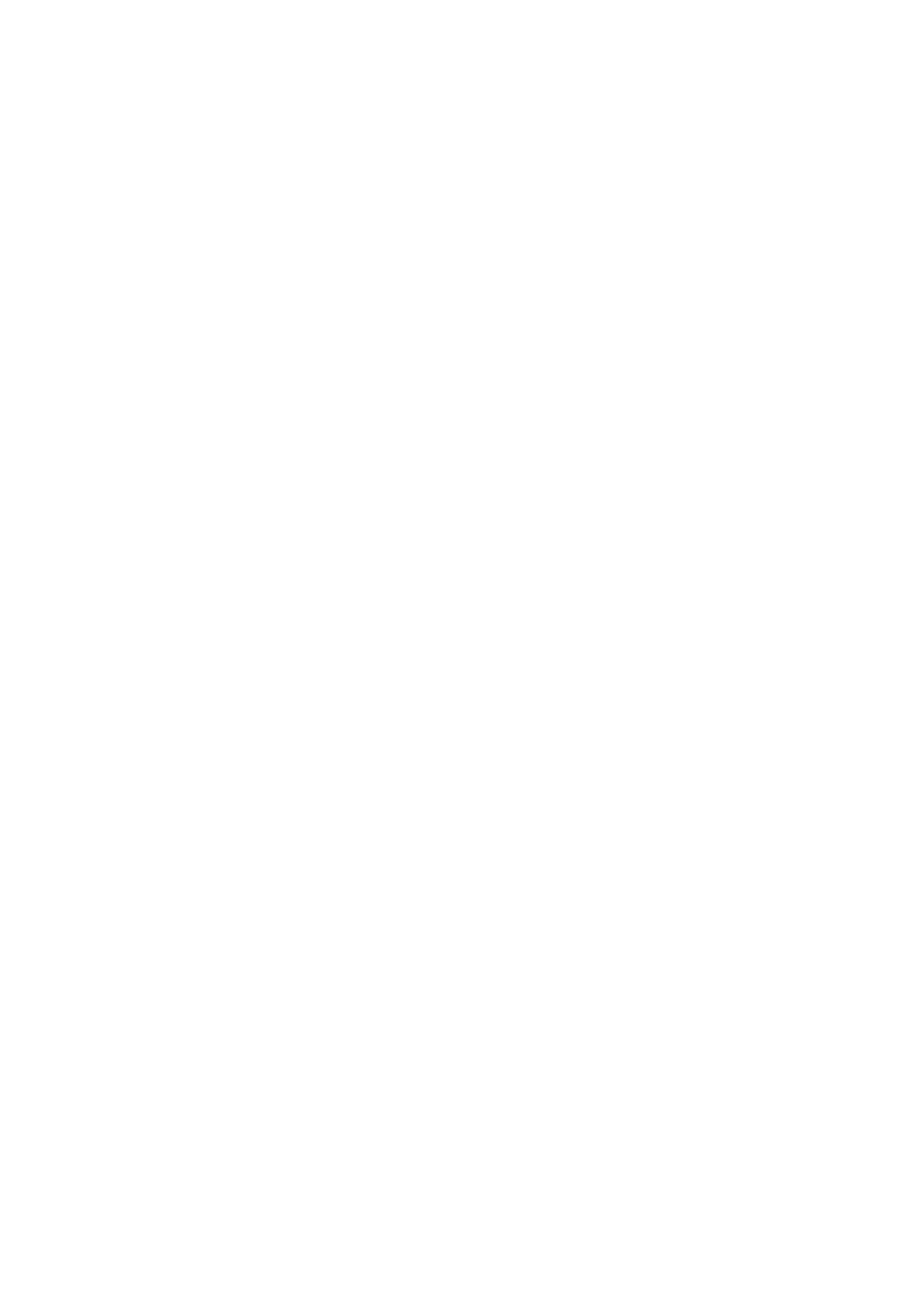# **Contents**

| 3. How does it work? |  |
|----------------------|--|
|                      |  |
|                      |  |
|                      |  |
| 4. Slides            |  |
|                      |  |
|                      |  |
|                      |  |
|                      |  |
|                      |  |
|                      |  |

If you require this document in an alternative format, such as large print, please email [is.skills@ed.ac.uk.](mailto:is.skills@ed.ac.uk)

Copyright © IS 2014

Permission is granted to any individual or institution to use, copy or redistribute this document whole or in part, so long as it is not sold for profit and provided that the above copyright notice and this permission notice appear in all copies.

Where any part of this document is included in another document, due acknowledgement is required.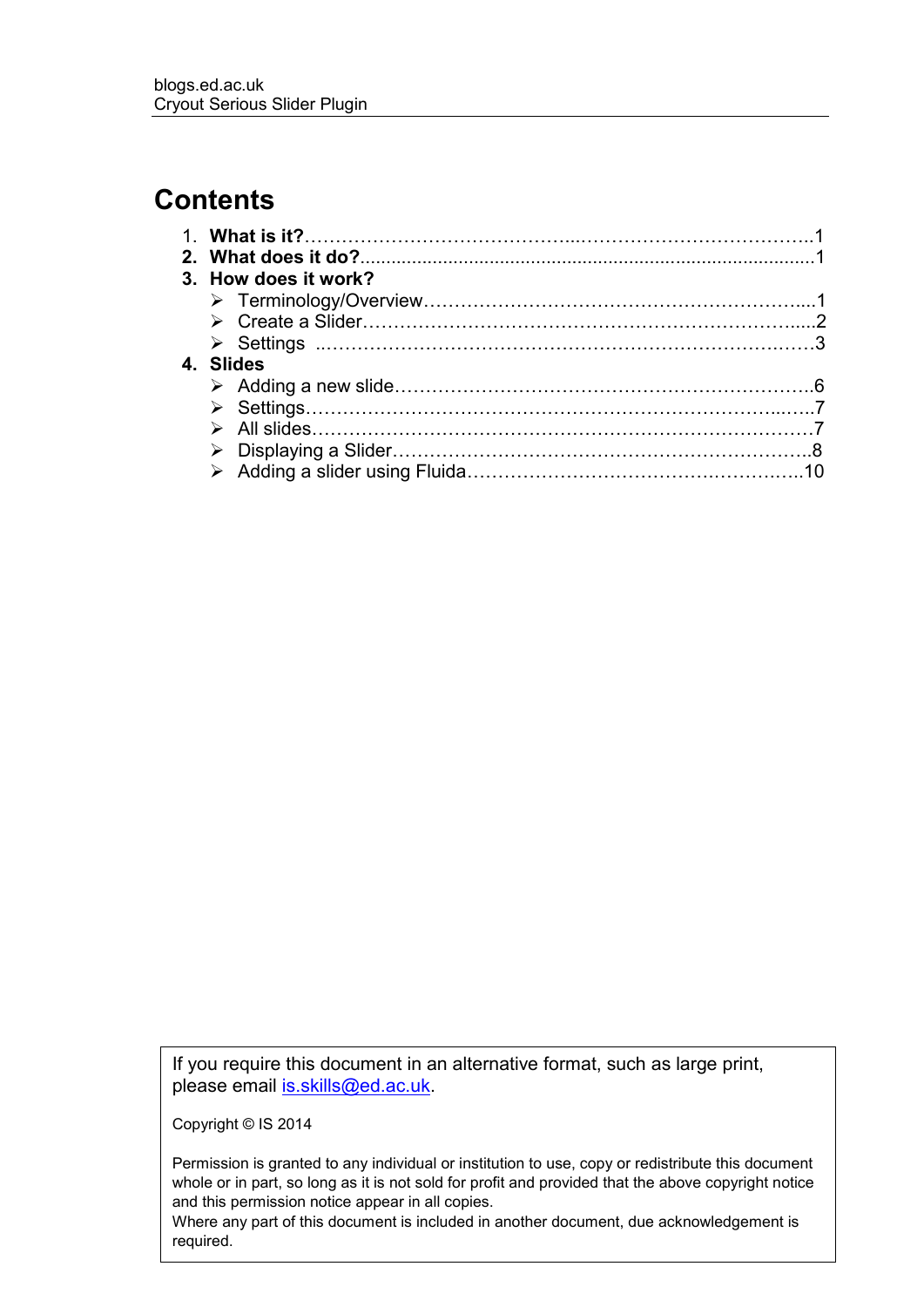# **1. What is it?**

Serious Slider is a plugin that allows you to create responsive image slideshows (or 'sliders') in a widget, post or custom post. Image slides can be superimposed with titles, text, buttons and links, and are fully SEO friendly and accessible.

## **2. What does it do?**

Creates a dynamic image carousel, displayed in a 'slideshow'

- Adds titles and descriptions to slideshow images
- Adds buttons that link to a URL from within the images
- Offers different slider styles, transitions and animations

# **3. How does it work?**

Once you have enabled the plugin, you will be presented with an additional menu item in the left-hand navigation menu:



## ➢ **Terminology/Overview**

A 'slide' is a piece of content, made up from an image, a title, description text and a custom link that's visible on your site for a configured period.

A 'slider' is a collection of slides and is the entity that you are displaying on your site. You can have multiple slides and multiple sliders – however only one slide can be associated with one slider at a time.

- All Slides A page where you can view, add, edit and delete slides.
- Add New Slide Adds a slide, the slide title, the slide image and buttons (note the slide will not show if there is no image to support it).
- Manage Sliders Create a new slider or delete an existing one.
- About Additional information provided by the author of the plugin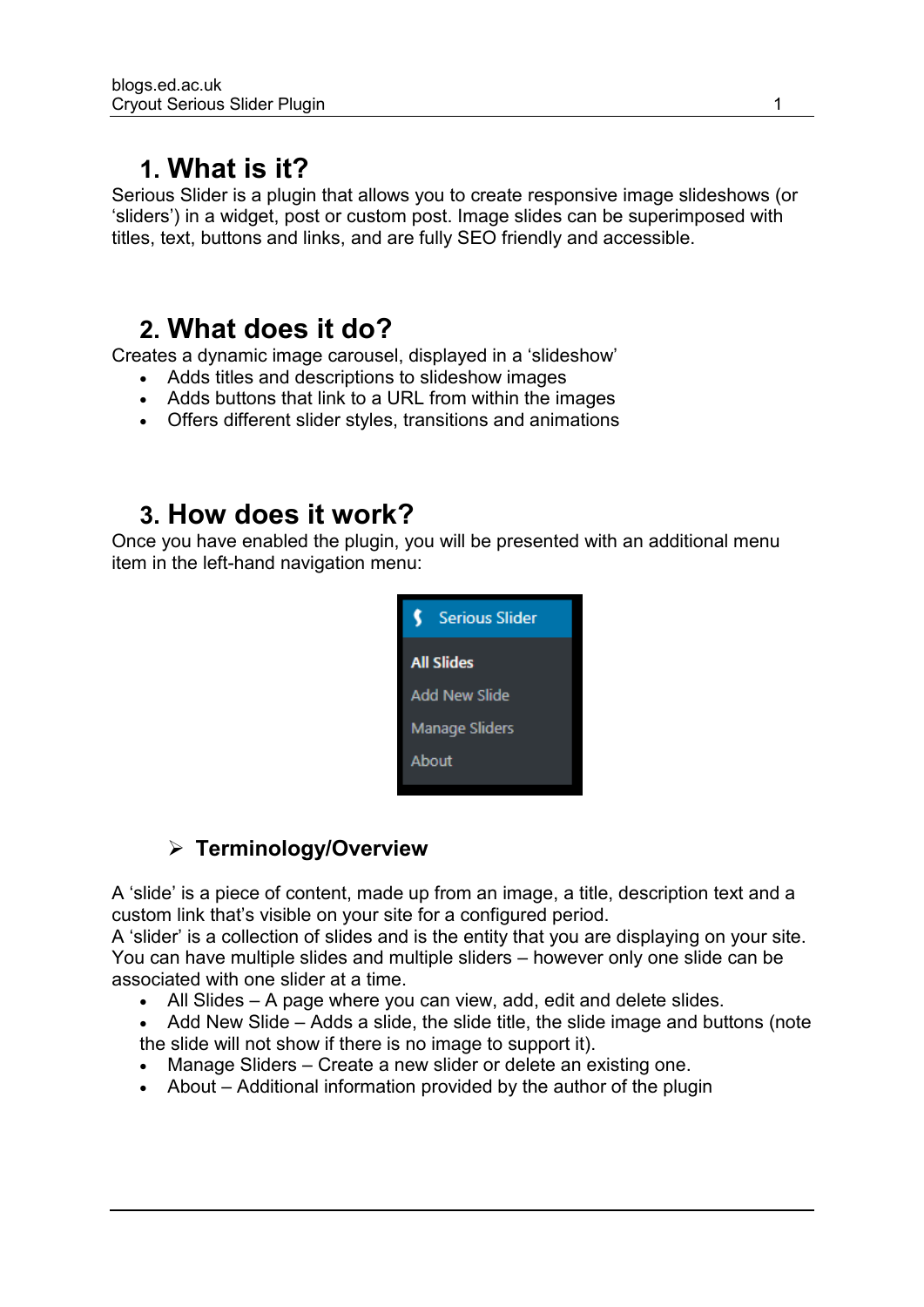#### ➢ **Creating a Slider**

| Sliders                |                                 |                                  |
|------------------------|---------------------------------|----------------------------------|
| <b>Add New Slider</b>  |                                 |                                  |
| $\overline{1}$<br>Name |                                 |                                  |
|                        |                                 |                                  |
|                        | $\overline{2}$<br>Select Images |                                  |
|                        |                                 | $\overline{3}$<br>Add New Slider |

Start creating a slider by clicking 'Manage Sliders':

- 1. Give the slider a name
- 2. Select the images to display

3. Clicking 'Add New Slider' will open additional slider properties that can be set.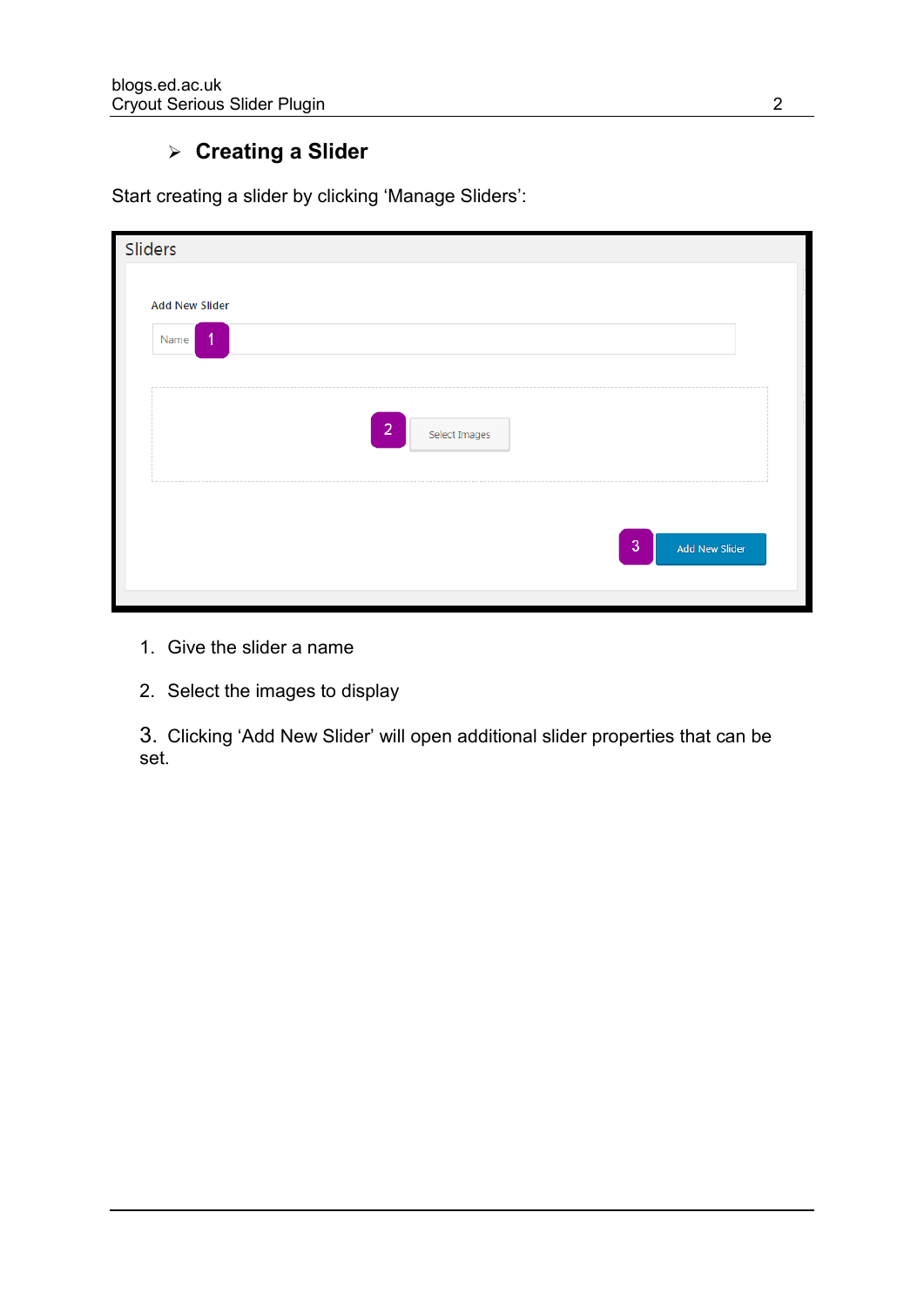### ➢ **Settings**

**General** 

| General                    | <b>Animation</b><br>Appearance |                           |
|----------------------------|--------------------------------|---------------------------|
| Sort Order                 | by date                        | ▼                         |
| Slider Size                | Adapt to images                | v                         |
| Width                      | 1920                           | px                        |
| Height                     | 800                            | px                        |
| Responsiveness             | Maintain Height                | ▼                         |
| <b>Hide Caption Titles</b> | Show titles                    | $\boldsymbol{\mathrm{v}}$ |

• **Sort order** - Order slides **by date** (newest to oldest), **order value** (low to high) or **random**.

• **Slider size – Adapt to images** (keeps image width and resizes with image height) or **force constraints** (resizes images to the configured slider sizes width and height). Note that image distortion may occur using force restraints and it is recommended to match the dimensions to that of the original image.

• **Slider width** - change the width of the image in pixels (px) - the height will auto adjust for responsiveness.

• **Slider height** – change the height of the image in pixels (px) - only active when the 'force constraints' option is selected.

• **Responsiveness** – **maintain height** (image height will be maintained on browser resize) and **legacy resize** (scales entire image on browser resize).

• **Hide caption titles** – show or hide the caption titles (please note caption titles are assigned based on the image filename by default – this can be changed in the 'All Slides' section.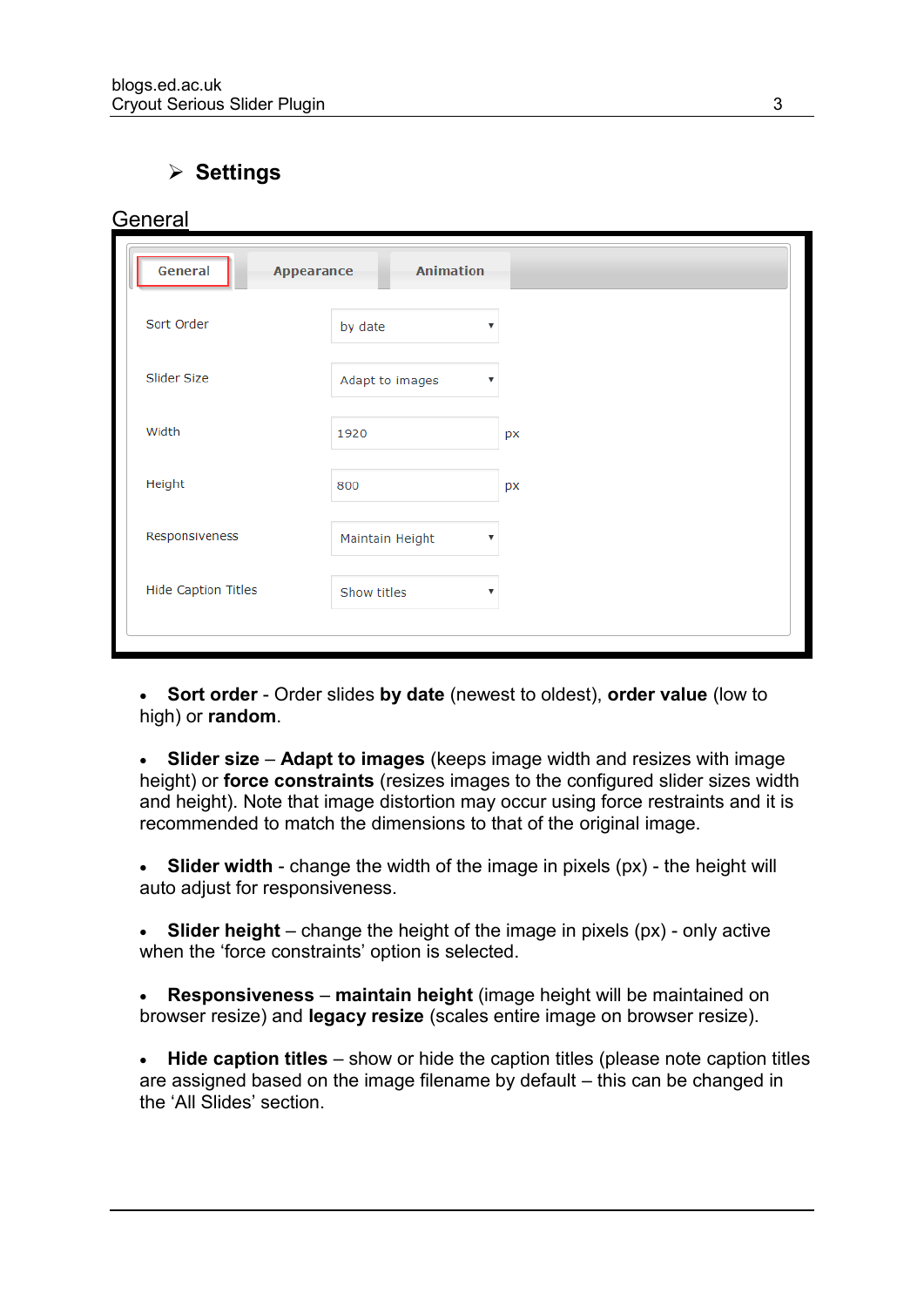#### Appearance

| General                       | <b>Animation</b><br><b>Appearance</b> |                           |
|-------------------------------|---------------------------------------|---------------------------|
| Style                         | Light                                 | $\boldsymbol{\mathrm{v}}$ |
| <b>Bullets and Navigation</b> | Appear on hover                       | ▼                         |
| <b>Base Font Size</b>         | 1.0                                   | em                        |
| Caption Alignment             | Center                                | $\boldsymbol{\mathrm{v}}$ |
| Caption Width                 | 1030                                  | px                        |
| Text Style                    | <b>Text Shadow</b>                    | v                         |
| Accent Color                  | Select Colour                         |                           |

• **Style** – choose from 7 appearance presets – Light, Light 2, Dark, Square, Tall, Caption Left, Caption Bottom, Cryout Theme

• **Bullets and Navigation** – adjust the visibility of the navigation arrows and bullets (between always visible, always hidden or appear on hover)

• **Base Font Size** – adjust to increase or decrease the overall slider caption font size

• **Caption Alignment** – adjust the alignment of the caption text – left, right, centre or justified

• **Caption Width** – limit the caption width in pixels (px)

• **Text Style** – choose from three styles – none, text shadow or background colour

• **Accent Colour** – change the colour of text on slider elements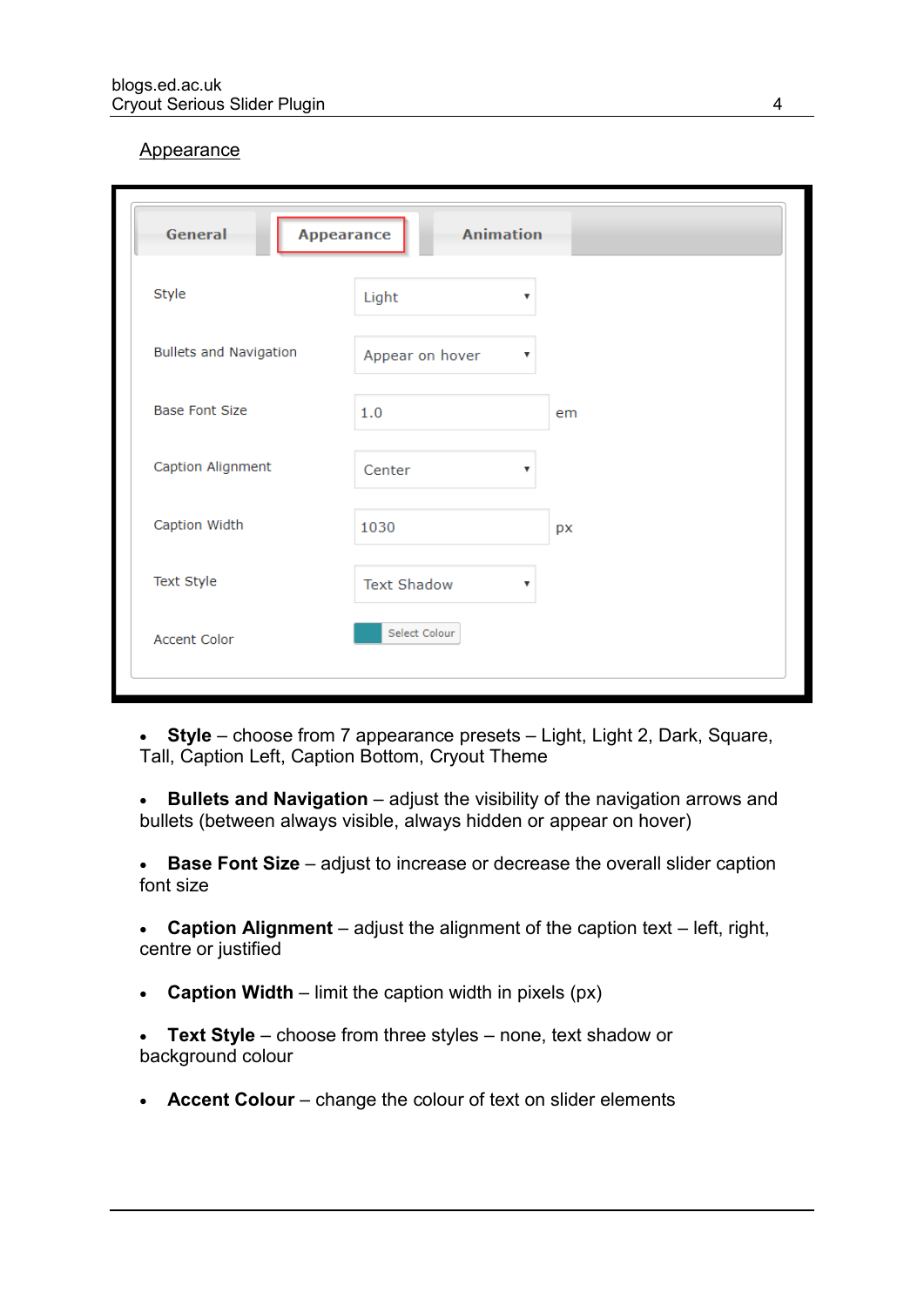#### Animation

| General                    | <b>Appearance</b> | <b>Animation</b> |  |
|----------------------------|-------------------|------------------|--|
| Autoplay                   | Enabled           | ▼                |  |
| <b>Transition Effect</b>   | Slide             | ▼                |  |
| Transition Pause on Hover  | Enabled           | ▼                |  |
| <b>Transition Delay</b>    | 5000              | ms               |  |
| <b>Transition Duration</b> | 1000              | ms               |  |
| Caption Text Animation     | Slide             | ▼                |  |

- **Autoplay** does the slideshow start automatically? Enabled or Disabled
- **Transition Effect** choose from 7 animation effects Fade, Slide, Overslide, Underslide, Parallax, Horizontal Flip, Vertical Flip

• **Transition Pause on Hover** – pause transitions between slides on mouse hover – Enabled or Disabled

• **Transition Delay** – the amount of time in milliseconds a slide is displayed on the site

• **Transition Duration** – the amount of time in milliseconds the transition effect between slides takes

• **Caption Text Animation** – set the caption animation effect on the caption text – there are 6 presets – None, Fade, Slide, Blur, Zoom In, Zoom Out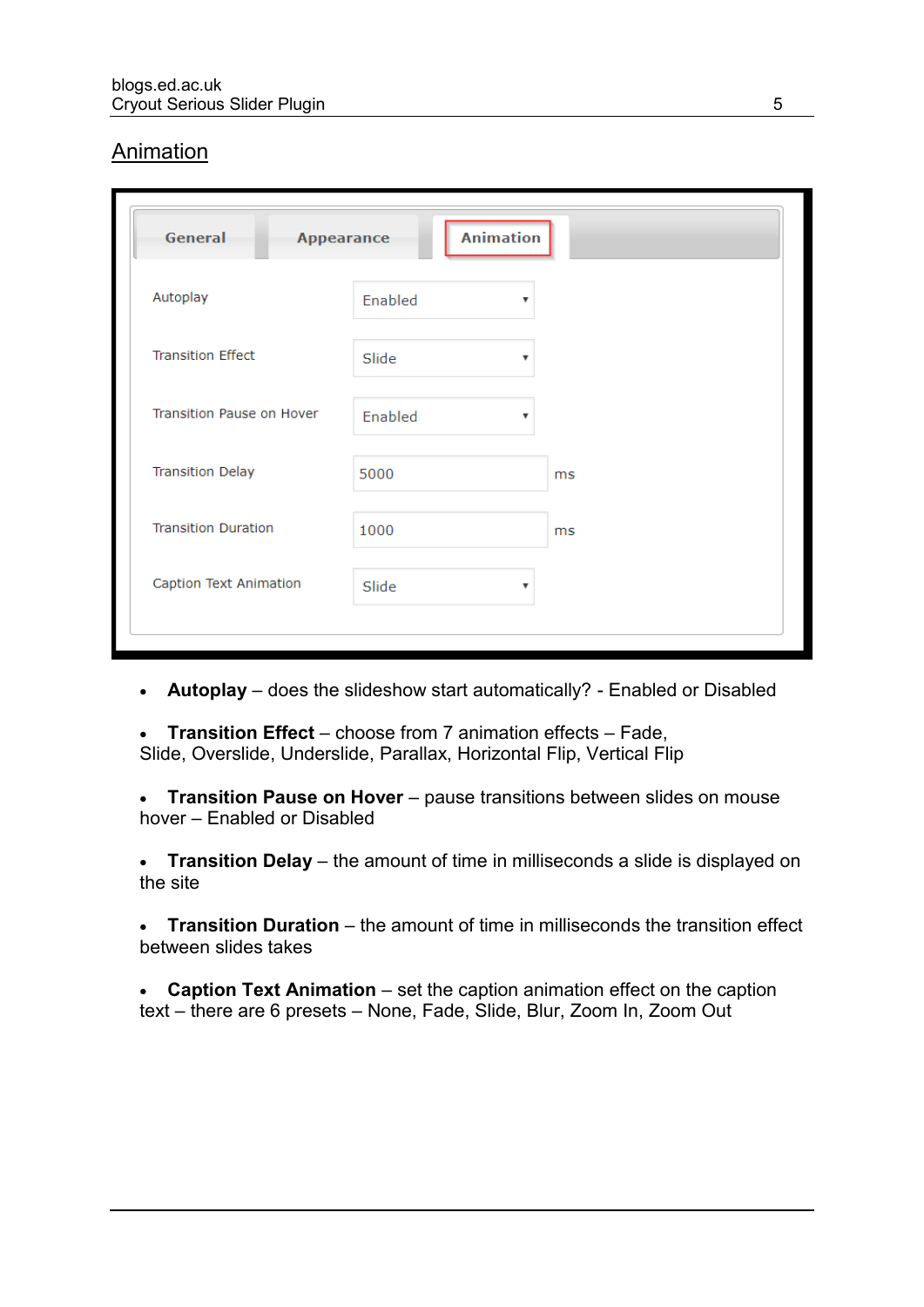## **4. Slides**

## ➢ **Adding a new slide**

To add a new slide, click on **Add New Slide**



| Edit Slide Add New Slide                                                                                                                                                                                               | Screen Options ▼                                                                                                                  |
|------------------------------------------------------------------------------------------------------------------------------------------------------------------------------------------------------------------------|-----------------------------------------------------------------------------------------------------------------------------------|
| Enter title here<br>$\overline{1}$                                                                                                                                                                                     | Publish<br>$\blacktriangle$                                                                                                       |
| <b>Q<sub>3</sub></b> Add Media (1)<br>Visual<br>Text<br>×<br>$I \equiv E$ $C \equiv \pm \equiv \mathcal{O}$ $\equiv$ $\equiv$ $I$ I Add BWS Shortcode<br>B<br>Paragraph<br>▼<br>$\overline{2}$<br>Add description here | <sup>9</sup> Status: Published Edit<br>Visibility: Public Edit<br>Published on: 26 Sep 2018 @ 14:19 Edit<br>Move to Bin<br>Update |
|                                                                                                                                                                                                                        | <b>Sliders</b><br>ᅀ<br>3<br>HomepageAD<br>۷<br><b>Manage Sliders</b>                                                              |
|                                                                                                                                                                                                                        | <b>Post Attributes</b><br>▲                                                                                                       |
| Word count: 3<br>Draft saved at 2:39:00 pm. Last edited by vletst1 on 26th September 2018 at 2:22 pm                                                                                                                   | Order<br>$\circ$                                                                                                                  |
| <b>Slide Properties</b><br>ᅀ                                                                                                                                                                                           |                                                                                                                                   |
| 5 <sup>5</sup><br>$6\phantom{1}$<br>Button 1 Label:<br>Link URL:<br>Open in New<br>Window                                                                                                                              | <b>Featured Image</b><br>▲<br>$\overline{4}$<br>Set featured image                                                                |
| Link URL:<br>Open in New<br><b>Button 2 Label:</b><br>Window                                                                                                                                                           |                                                                                                                                   |
| $\overline{7}$<br>Slide Image Link URL:<br>Open in New Window<br>Leave fields empty to disable elements.                                                                                                               |                                                                                                                                   |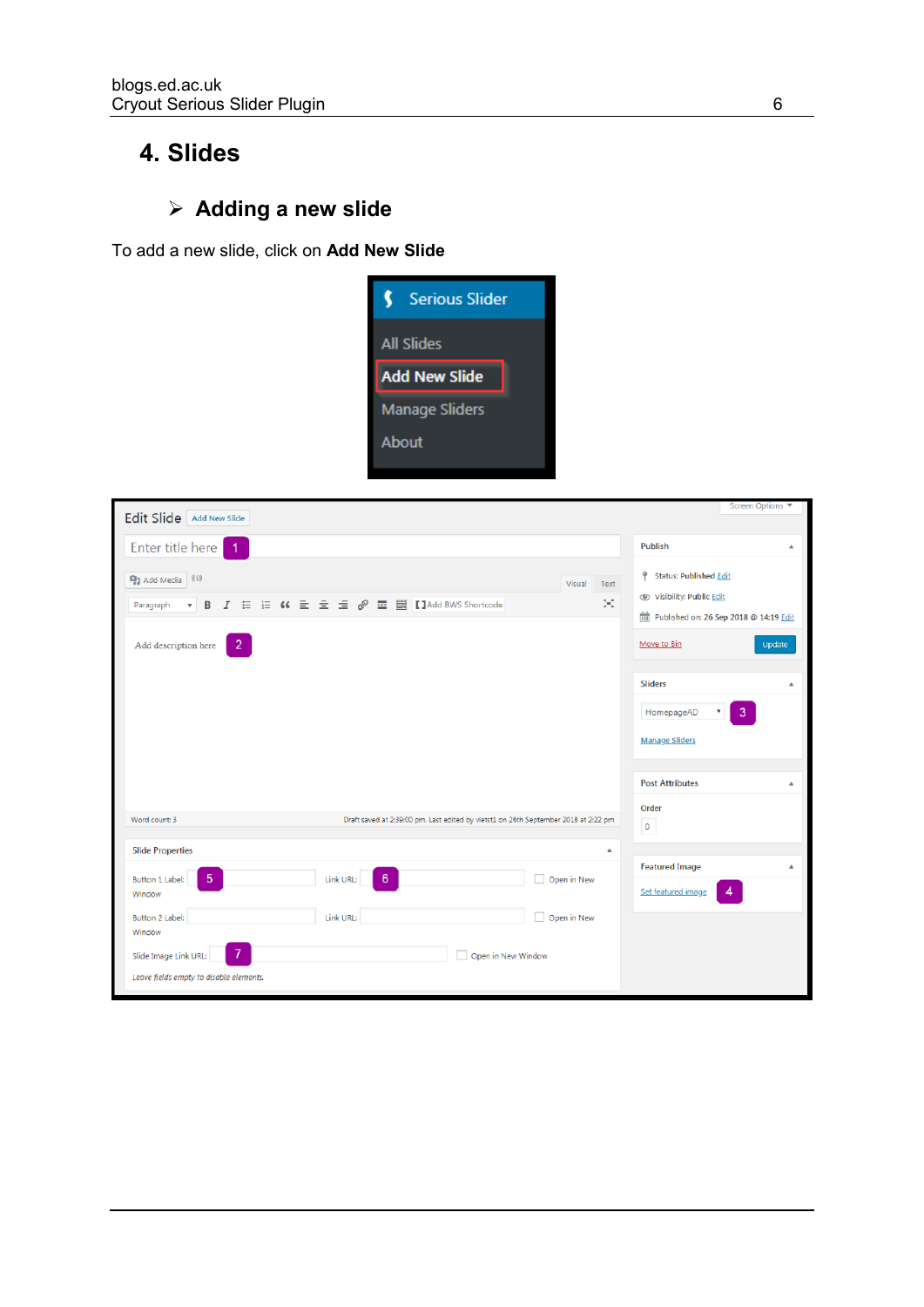#### ➢ **Settings**

1. Title the slide. The title text will be shown on the slide.

2. Add a description. The content entered here will be shown as the slide caption below the title (for those that are familiar with it, content can also use HTML mark-up).

- 3. Associate the slide with a slider. If there are none in the list, click on Manage Sliders.
- 4. Set the featured image. The featured image is the slide itself.

5. The slider can display one or two clickable buttons. Add the text to display on button one here, for example 'Read more' or 'Continue reading'.

- 6. This is the URL that the button will link to.
- 7. You can assign a separate URL link for the entire slide image itself (and make it open in a new window).

#### ➢ **All slides**

The 'All Slides' page displays all slides with some of their attributes: the title, the associated slider, the slide image, publish date and order value.

Moving the mouse and hovering over the slide title will reveal the 'Edit', 'Quick Edit' and 'Bin' links.



- **Edit** opens the edit screen shown in the 'Adding a new slide' section above.
- **Quick edit –** opens a minimal edit interface that allows you to change the title, the associated slider and the published status.
- **Bin**  delete the slide

| Title             |                                                 | Slider         | Slide Image     |                                    |           | Date                    | Order  |
|-------------------|-------------------------------------------------|----------------|-----------------|------------------------------------|-----------|-------------------------|--------|
| <b>QUICK EDIT</b> |                                                 | <b>Sliders</b> |                 | Order                              | и         |                         |        |
| Title             | pexels-photo-1043506                            |                | Homepage Slider | Statu:<br>$\overline{\phantom{a}}$ | Published | $\overline{\mathbf{v}}$ |        |
| Date              | @ 08 : 39<br>01, 2018<br>$10$ -Oct $\mathbf{v}$ |                |                 |                                    |           |                         |        |
| Cancel            |                                                 |                |                 |                                    |           |                         | Update |
| Title             |                                                 | Slider         | Slide Image     |                                    |           | Date                    | Order  |

If you have many slides, you can selectively display slides associated with a specific slider by clicking on the name of the slider in the slider column.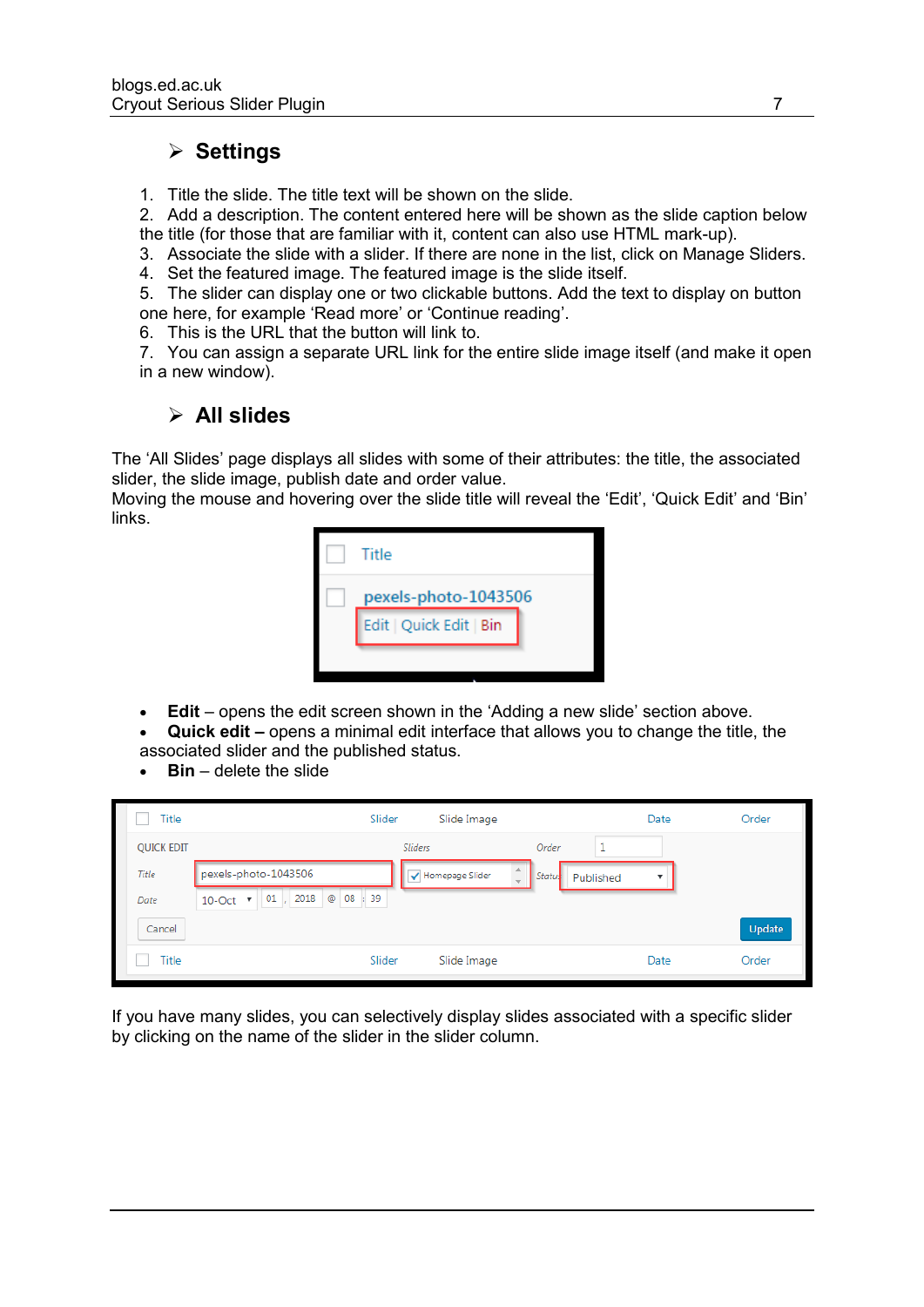#### ➢ **Displaying a slider**

There are multiple options for displaying a slider on your website, and these options can vary depending on the theme that you use.

Generally, these types of plugins are made available to your website in the form of a widget (a widget is a small block that performs a specific function). You can add these widgets to specific areas on your web page.

From the 'Appearance' link on the navigation menu, select 'Widgets'.



You will see a list of available widgets on the middle of the page, with a description beneath the widget that tells you what it adds to your site. The areas where the widget can be displayed are on the right-hand side. The easiest way to add a widget to an area is to drag it from the left and drop it on the right.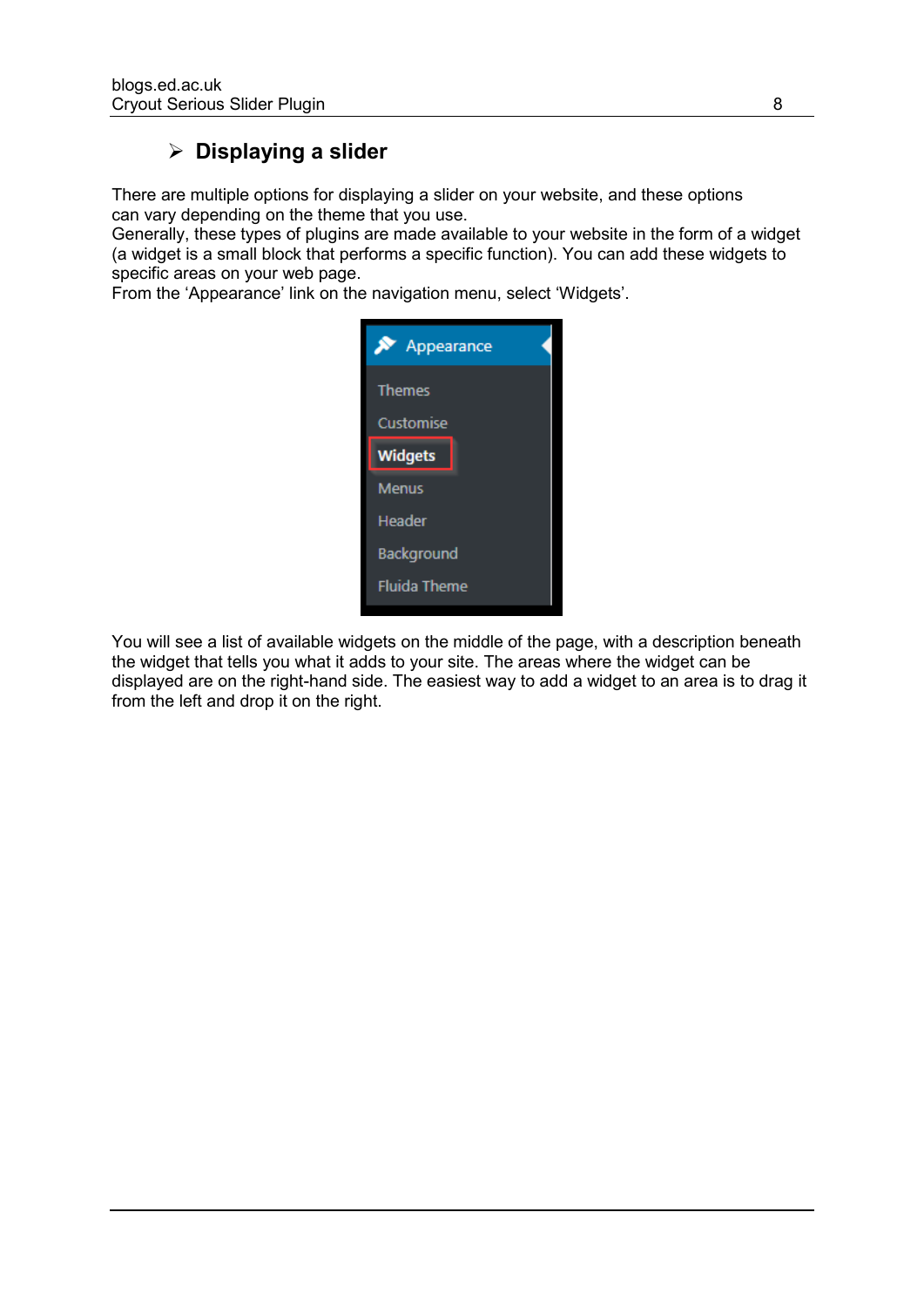| <b>Recent Comments</b><br>Your site's most recent comments. | <b>Sidebar Left</b>                                                              |
|-------------------------------------------------------------|----------------------------------------------------------------------------------|
| <b>RSS</b>                                                  |                                                                                  |
| Entries from any RSS or Atom feed.                          | <b>Sidebar Right</b>                                                             |
| <b>Serious Slider</b>                                       | Footer                                                                           |
| Insert a Serious Slider in a widget area                    | You can configure how many columns the<br>footer displays from the theme options |
| Text                                                        |                                                                                  |
| Arbitrary text.                                             |                                                                                  |
| Sidebar Right                                               |                                                                                  |
| A<br><b>Serious Slider</b>                                  |                                                                                  |
| Displayed Slider:                                           |                                                                                  |
| $\overline{\phantom{a}}$<br>Sample Slider                   |                                                                                  |
| Delete   Close<br>Save                                      |                                                                                  |
| Footer                                                      |                                                                                  |

#### Using shortcode:

You can also use the shortcode call [serious-slider id="X"] provided on the 'Manage Sliders' page (the shortcode is displayed in a column in the centre of the page – simply copy the code and paste it into a post or page – remember to include the square brackets and slider id).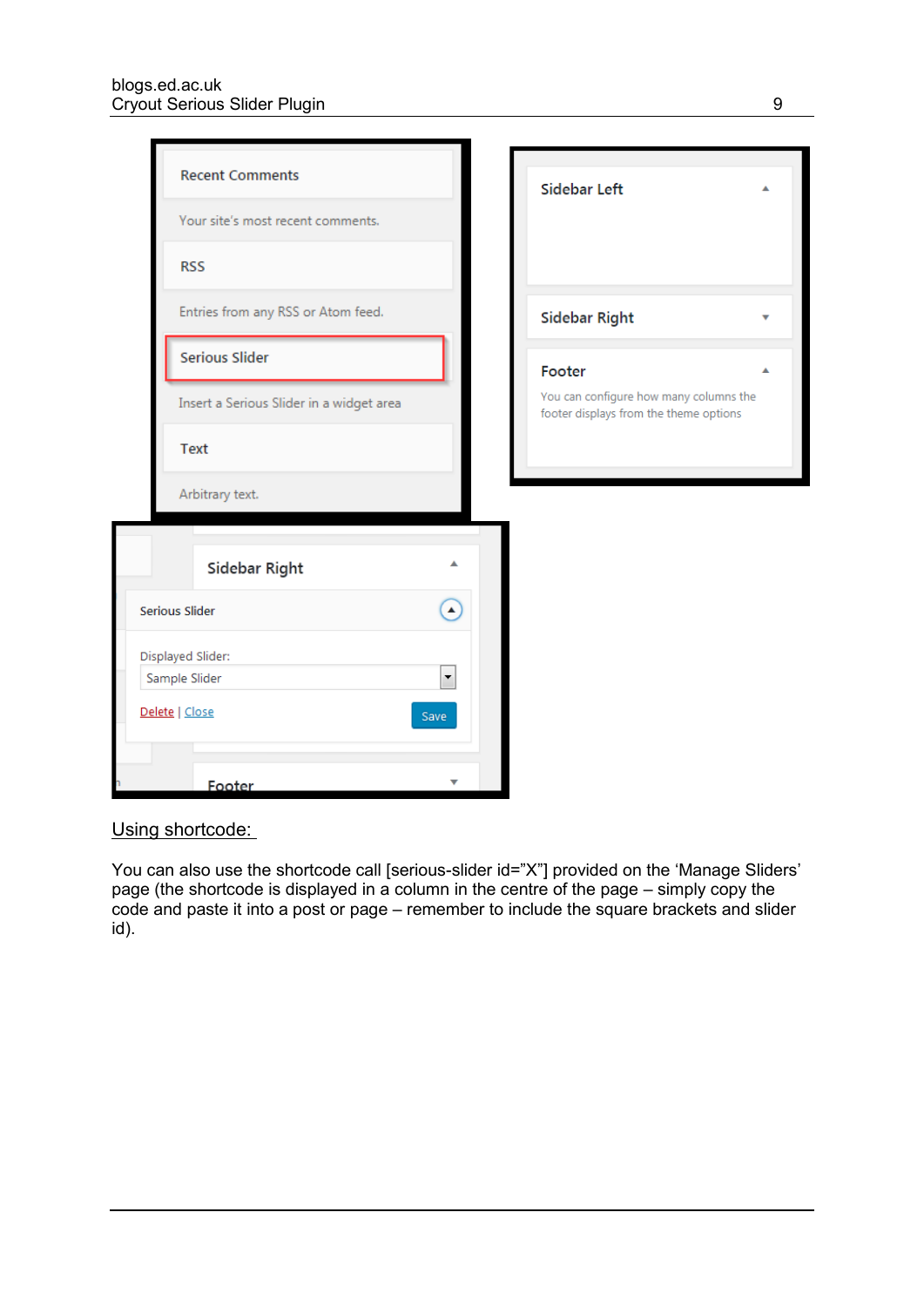| Hello world!                                                                                                                      |        |      |
|-----------------------------------------------------------------------------------------------------------------------------------|--------|------|
| Permalink: https://blogs.ed.ac.uk/v1adalry/2018/09/28/hello-world/ Edit                                                           |        |      |
| $(\!(\dot{z})\!)$<br>97 Add Media<br>S Add Slider                                                                                 | Visual | Text |
| ▼ B J H H K H m m m m m<br>Paragraph                                                                                              |        | ×    |
| Welcome to Academic Blogging Service. This is your first post. Edit or delete it, then start blogging!<br>[serious-slider id='2'] |        |      |

The author of the plugin has included built-in support if you are using one of their themes – currently supported themes that use this are as follows:

• Fluida

#### ➢ **Adding a slider using Fluida**

Built-in plugin support allows customisation from the customisation screen. Click on 'Customise' from the 'Appearance' menu on the left-hand side:



Select 'Landing Page' from the theme settings menu: